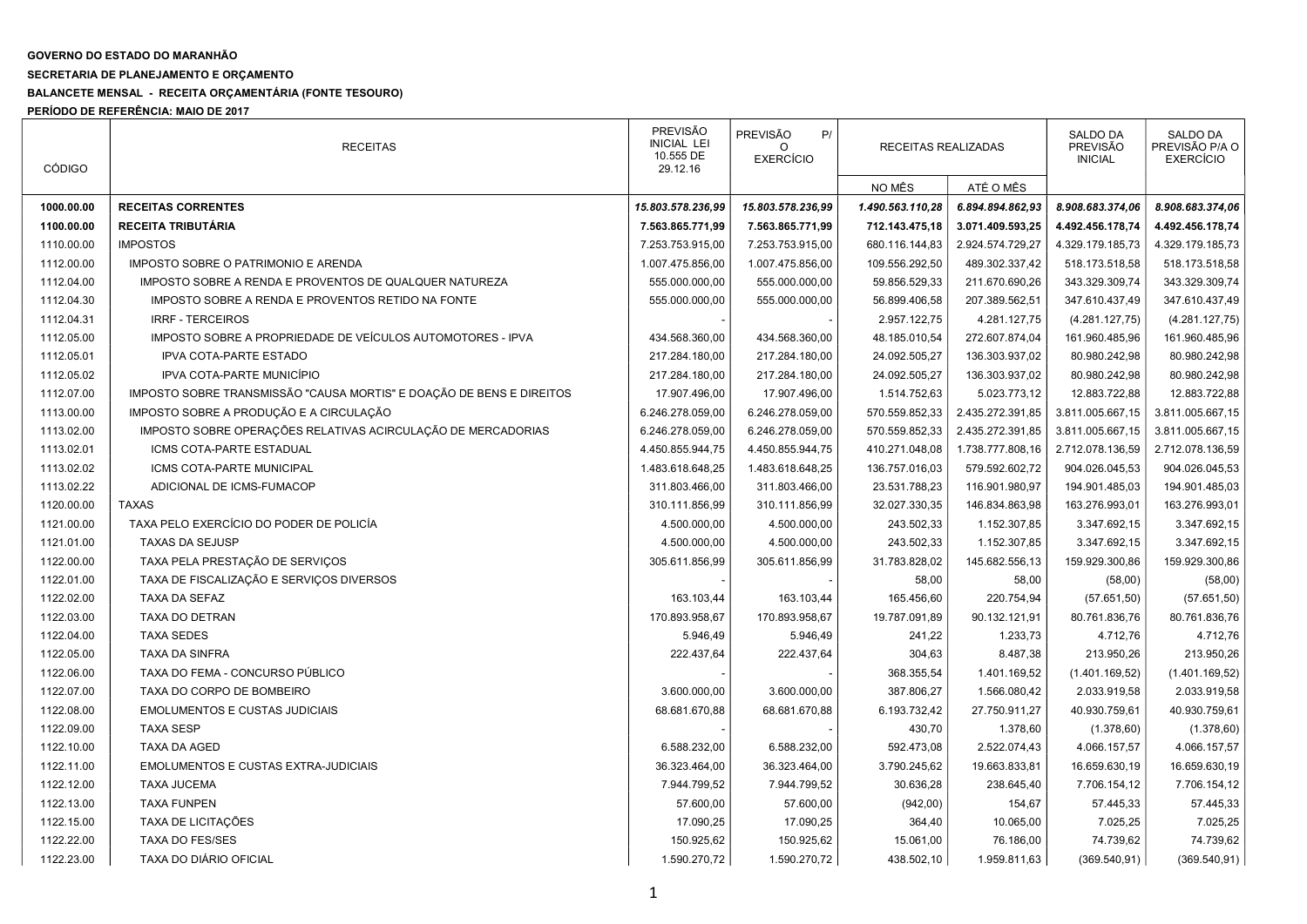| 1122.25.00<br>TAXA DE FPDC DIR. CONSUMIDOR                                                                                     |                  |                                   |
|--------------------------------------------------------------------------------------------------------------------------------|------------------|-----------------------------------|
|                                                                                                                                |                  |                                   |
| 1122.26.00<br>57,04<br>57,04<br>112,00<br>TAXA DE CONT. FISCAL DROGAS                                                          | (54, 96)         | (54, 96)                          |
| 1122.27.00<br>TAXA DA HEMOMAR                                                                                                  |                  |                                   |
| 1122.28.00<br>TAXA DO TCFA/MA CONTROLE AMBIENTAL<br>22.935,29<br>22.935,29<br>1.972,00<br>11.244,40                            | 11.690,89        | 11.690,89                         |
| 1122.31.00<br>3.160,88<br>3.160,88<br>1.846,23<br>3.765,20<br>OUTRAS TAXAS JUDICIAIS                                           | (604, 32)        | (604, 32)                         |
| 1122.32.00<br>TAXAS COMUNS ÀS DEMAIS SECRETARIAS<br>20.917,39<br>65.610,82                                                     | (65.610, 82)     | (65.610, 82)                      |
| 1122.35.00<br>9.342.108,00<br>9.342.108,00<br>(10.767, 35)<br>48.345,00<br>FUNDO ESTADUAL DE TRANSP E MOB URB - MOB            | 9.293.763,00     | 9.293.763,00                      |
| 1200.00.00<br>RECEITA DE CONTRIBUICÕES                                                                                         |                  |                                   |
| 1210.00.00<br>CONTRIBUICÕES SOCIAIS                                                                                            |                  |                                   |
| 1210.29.00<br>CONTRIB. PREVIDÊNCIÁRIA DO REGIME PRÓPRIO                                                                        |                  |                                   |
| 1210.29.01<br>CONTRIB. PATRONAL-ATIVO CIVIL                                                                                    |                  |                                   |
| 1210.29.02<br>CONTRIB. PATRONAL-ATIVO MILITAR                                                                                  |                  |                                   |
| 1210.29.07<br>CONTRIB. SERVIDOR-ATIVO CIVIL                                                                                    |                  |                                   |
| 1210.29.08<br>CONTRIB. SERVIDOR-ATIVO MILITAR                                                                                  |                  |                                   |
| 1210.29.09<br>CONTRIB. SERVIDOR-INATIVO CIVIL                                                                                  |                  |                                   |
| 1210.29.10<br>CONTRIB. SERVIDOR-INATIVO MILITAR                                                                                |                  |                                   |
| 1210.29.11<br>CONTRIB. PENSIONISTA CIVIL                                                                                       |                  |                                   |
| 1210.29.12<br>CONTRIB. PENSIONISTA MILITAR                                                                                     |                  |                                   |
| 1210.46.00<br>COMP. PREV/REG GERAL E OS REG. PROP. PREV. SERV.                                                                 |                  |                                   |
| 1220.00.00<br>CONTRIBUIÇÕES ECONÔMICAS                                                                                         |                  |                                   |
| 1300.00.00<br><b>RECEITA PATRIMONIAL</b><br>204.875.037,00<br>204.875.037,00<br>12.339.127,80<br>65.134.187,89                 | 139.740.849,11   | 139.740.849,11                    |
| 1310.00.00<br>RECEITAS IMOBILIÁRIAS<br>94.768,00<br>94.768,00<br>2.200,00<br>35.698,70                                         | 59.069,30        | 59.069,30                         |
| 1320.00.00<br>RECEITAS DE VALORES MOBILIÁRIOS<br>204.780.269,00<br>12.336.927,80<br>65.098.489,19<br>204.780.269,00            | 139.681.779,81   | 139.681.779,81                    |
| 1323.00.00<br><b>PARTICIPAÇÕES</b><br>4.736.118,33<br>4.736.118,33<br>4.437.987,32                                             | 298.131,01       | 298.131,01                        |
| REMUNERAÇÃO DE DEPÓSITOS BANCÁRIOS<br>1325.00.00<br>188.763.506,09<br>188.763.506,09<br>57.410.387,44<br>11.685.593,21         | 131.353.118,65   | 131.353.118,65                    |
| 1328.00.00<br>OUTRAS RECEITAS DE VALORES MOBILIÁRIOS<br>11.280.644,58<br>11.280.644,58<br>3.250.114,43<br>651.334,59           | 8.030.530,15     | 8.030.530,15                      |
| 1330.00.00<br>RECEITA DE CONCESSÕES E PERMISSÕES                                                                               |                  |                                   |
| 1340.00.00<br>COMPENSACÕES FINANCEIRAS                                                                                         |                  |                                   |
| 1390.00.00<br>OUTRAS RECEITAS PATRIMONIAIS                                                                                     |                  |                                   |
| 1600.00.00<br>1.874.459,00<br>5.947,65<br><b>RECEITA DE SERVIÇOS</b><br>1.874.459,00                                           | 1.868.511,35     | 1.868.511,35                      |
| 1600.01.00<br>1.818.351,90<br>5.947,65<br>SERVIÇOS COMERCIAIS<br>1.818.351,90                                                  | 1.812.404,25     | 1.812.404,25                      |
| 1600.02.00<br>SERVIÇOS FINANCEIROS                                                                                             |                  |                                   |
| 1600.06.00<br>SERVIÇOS PORTUÁRIOS                                                                                              |                  |                                   |
| 1600.12.00<br>56.107,10<br>56.107,10<br>RECEITAS JUDICIAIS                                                                     | 56.107,10        | 56.107,10                         |
| 1600.13.00<br>SERVIÇOS ADMINISTRATIVOS                                                                                         |                  |                                   |
| 1600.16.00<br>SERVIÇOS EDUCACIONAIS                                                                                            |                  |                                   |
| 1600.17.00<br>SERVIÇOS AGROPECURIOS                                                                                            |                  |                                   |
| 1600.30.00<br>SERVIÇOS DE TRÂNSITO                                                                                             |                  |                                   |
| 1600.40.00<br>SERVICOS AMBIENTAIS                                                                                              |                  |                                   |
| 1600.99.00<br>OUTROS SERVIÇOS                                                                                                  |                  |                                   |
| <b>TRANSFERÊNCIAS CORRENTES</b><br>1700.00.00<br>7.679.937.222,00<br>7.679.937.222,00<br>742.343.166,86<br>3.635.682.594,97    | 4.044.254.627,03 | 4.044.254.627,03                  |
| 1720.00.00<br>TRANSFERÊNCIAS INTERGOVERNAMENTAIS<br>7.640.527.042,00<br>7.640.527.042,00<br>737.780.559,15<br>3.613.712.882,28 | 4.026.814.159,72 | 4.026.814.159,72                  |
| TRANSFERÊNCIAS DA UNIÃO<br>1721.00.00<br>6.505.527.042,00<br>2.994.128.754,45<br>6.505.527.042,00<br>626.288.474,35            |                  | 3.511.398.287,55 3.511.398.287,55 |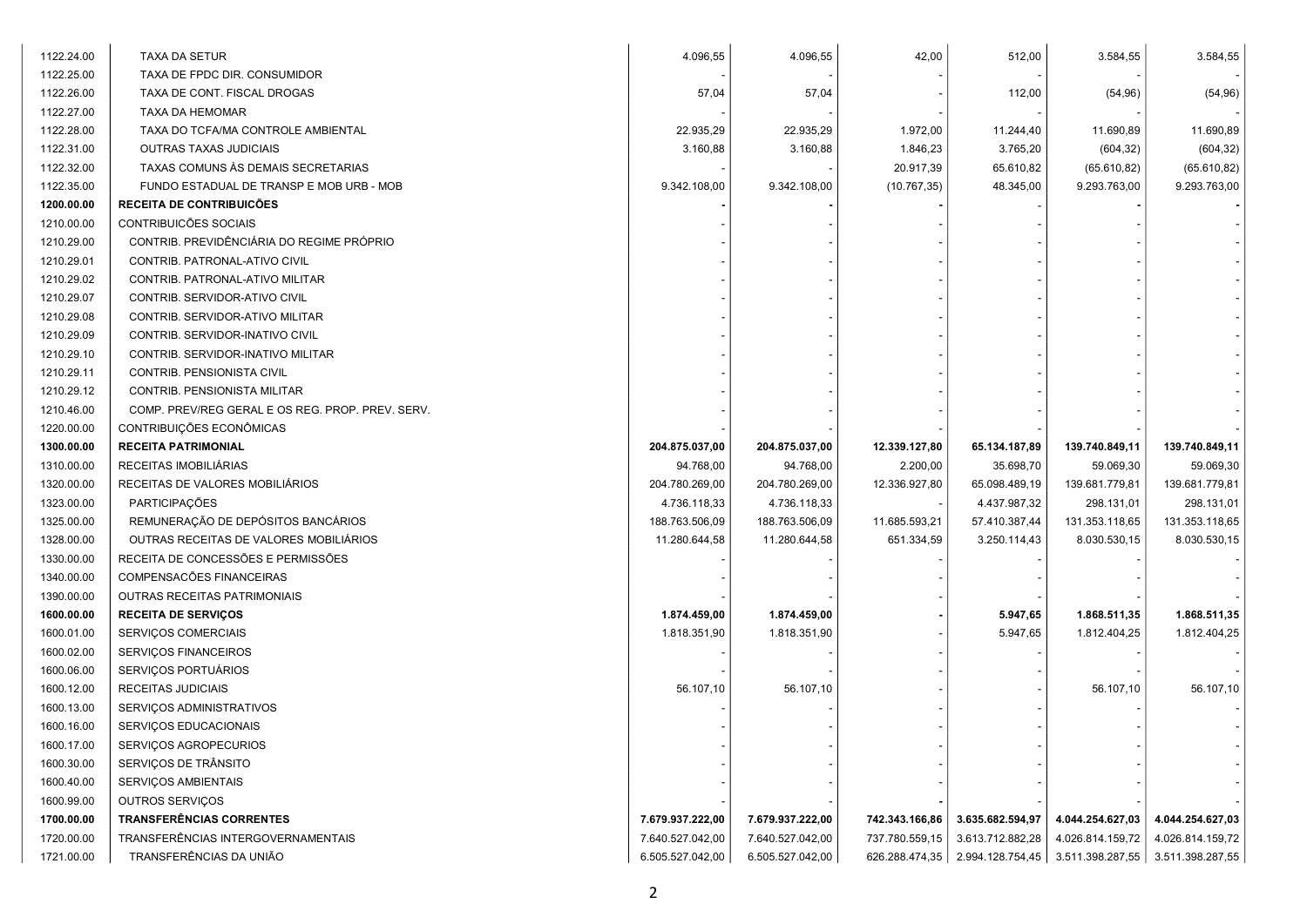| 1721.01.00 | PARTICIPAÇÃO NA RECEITA DA UNIÃO                                       | 5.814.250.000,00 | 5.814.250.000,00 | 581.073.606,46 | 2.753.167.973,78 | 3.061.082.026,22 | 3.061.082.026,22 |
|------------|------------------------------------------------------------------------|------------------|------------------|----------------|------------------|------------------|------------------|
| 1721.01.01 | COTA-PARTE DO FUNDO DE PARTICIPAÇÃO DOS ESTADOS                        | 5.728.650.000,00 | 5.728.650.000,00 | 575.888.397,18 | 2.703.796.906,84 | 3.024.853.093,16 | 3.024.853.093,16 |
| 1721.01.12 | COTA-PARTE DO IMPOSTO SOBRE PRODUTOS INDUSTRIALIZADOS-IPI              | 50.600.000,00    | 50.600.000,00    | 5.185.055,57   | 24.401.474,18    | 26.198.525,82    | 26.198.525,82    |
|            | COTA-PARTE ESTADOS                                                     | 37.950.000,00    | 37.950.000,00    | 3.888.791,68   | 18.301.105,64    | 19.648.894,37    | 19.648.894,37    |
|            | COTA-PARTE MUNICÍPIOS                                                  | 12.650.000,00    | 12.650.000,00    | 1.296.263,89   | 6.100.368,55     | 6.549.631,46     | 6.549.631,46     |
| 1721.01.13 | CONTRIBUIÇÃO DE INTERVENÇÃO NO DOMÍNIO ECONÔMICO                       | 35.000.000,00    | 35.000.000,00    |                | 24.969.439,05    | 10.030.560,95    | 10.030.560,95    |
|            | COTA-PARTE ESTADOS                                                     | 26.250.000,00    | 26.250.000,00    |                | 18.727.079,29    | 7.522.920,71     | 7.522.920,71     |
|            | COTA-PARTE MUNICÍPIOS                                                  | 8.750.000,00     | 8.750.000,00     |                | 6.242.359,76     | 2.507.640,24     | 2.507.640,24     |
| 1721.01.30 | COTA-PARTE CONTRIB. SAL. EDUC. QUOT. EST/FEDERAL                       |                  |                  |                |                  |                  |                  |
| 1721.01.32 | COTA-PARTE IMPOSTOS/O.C. CAMB. E SEG. T.V.M. COMER. OURO               |                  |                  | 153,71         | 153,71           | (153, 71)        | (153, 71)        |
| 1721.01.99 | OUTRAS TRANSFERÊNCIAS DA UNIÃO                                         |                  |                  |                |                  |                  |                  |
| 1721.09.00 | TRANSFERÊNCIAS DA UNIÃO                                                |                  |                  |                |                  |                  |                  |
| 1721.22.00 | TRANSFERÊNCIA DA COMPENSAÇÃO FINANCEIRA                                | 56.077.482,00    | 56.077.482,00    | 2.561.444,77   | 22.580.681,83    | 33.496.800,17    | 33.496.800,17    |
| 1721.22.11 | COTA-PARTE COMPENS. FINANC. RECUR. HÍDRICOS CFRH                       | 4.779.208,99     | 4.779.208,99     | 922.397,23     | 1.838.501,77     | 2.940.707,22     | 2.940.707,22     |
| 1721.22.20 | COTA-PARTE COMP. FINAC. RECUR. MINERAIS CFEM                           | 1.013.491,05     | 1.013.491,05     |                | 67.056,58        | 946.434,47       | 946.434,47       |
| 1721.22.70 | COTA-PARTE FUNDO ESPECIAL DO PETRÓLEO - FEP                            | 50.284.781,96    | 50.284.781,96    | 1.639.047,54   | 20.675.123,48    | 29.609.658,48    | 29.609.658,48    |
|            |                                                                        |                  |                  |                |                  |                  |                  |
| 1721.33.00 | TRANSFERÊNCIAS DE RECURSOS DO SISTEMA ÚNICO DE SAÚDE-SUS FUNDO A FUNDO | 416.216.044,00   | 416.216.044,00   | 32.090.090,57  | 180.333.582,63   | 235.882.461,37   | 235.882.461,37   |
| 1721.33.11 | ATENÇÃO BÁSICA                                                         | 1.614.225,00     | 1.614.225,00     | 411.112,83     | 1.218.225,66     | 395.999,34       | 395.999,34       |
| 1721.33.12 | ATENÇÃO DE MAC AMBULATORIAL E HOSPITALAR                               | 332.509.448,00   | 332.509.448,00   | 29.683.366,65  | 168.035.924,20   | 164.473.523,80   | 164.473.523,80   |
| 1721.33.13 | VIGILANCIA EM SAUDE                                                    | 17.243.746,00    | 17.243.746,00    | 1.995.611,09   | 9.242.406,11     | 8.001.339,89     | 8.001.339,89     |
| 1721.33.14 | ASSISTENCIA FARMACEUTICA                                               | 10.000.000,00    | 10.000.000,00    |                | 1.837.026,66     | 8.162.973,34     | 8.162.973,34     |
| 1721.33.15 | GESTÃO DO SUS                                                          | 54.848.625,00    | 54.848.625,00    |                |                  | 54.848.625,00    | 54.848.625,00    |
| 1721.35.00 | TRANSFERÊNCIAS DE REC. DO FUNDO NACIONAL DO DESENV. EDUCAÇÃO - FNDE    | 69.974.281,00    | 69.974.281,00    | 7.537.328,34   | 15.112.991,95    | 54.861.289,05    | 54.861.289,05    |
| 1721.35.01 | TRANSFERÊNCIA DO SALÁRIO EDUCAÇÃO                                      | 22.561.968,00    | 22.561.968,00    | 1.654.277,22   | 9.229.940,83     | 13.332.027,17    | 13.332.027,17    |
| 1721.35.06 | <b>MERENDA ESCOLAR</b>                                                 | 30.000.000,00    | 30.000.000,00    | 5.883.051,12   | 5.883.051,12     | 24.116.948,88    | 24.116.948,88    |
| 1721.35.99 | OUTRAS TRANSF. DO FNDE                                                 | 17.412.313,00    | 17.412.313,00    |                |                  | 17.412.313,00    | 17.412.313,00    |
| 1721.36.00 | TRANSFERÊNCIA FINANCEIRA DO ICMS DESONERAÇÃO                           | 27.160.280,00    | 27.160.280,00    | 2.046.037,50   | 10.230.187,50    | 16.930.092,50    | 16.930.092,50    |
| 1721.99.00 | OUTRAS TRANSFERÊNCIAS DA UNIÃO                                         | 121.848.955,00   | 121.848.955,00   | 979.966,71     | 12.703.336,76    | 109.145.618,24   | 109.145.618,24   |
| 1721.99.10 | CONVÊNIOS                                                              | 73.907.795,00    | 73.907.795,00    | 979.966,71     | 12.703.336,76    | 61.204.458,24    | 61.204.458,24    |
| 1721.99.30 | AUXILIO FINANCEIRO PARA FOMENTO E EXPORTAÇÕES                          | 47.941.160,00    | 47.941.160,00    |                |                  | 47.941.160,00    | 47.941.160,00    |
| 1723.00.00 | TRANSFERÊNCIAS DE MUNICÍPIOS                                           |                  |                  |                |                  |                  |                  |
| 1724.00.00 | TRANSFERÊNCIAS MULTIGOVERNAMENTAIS                                     | 1.135.000.000,00 | 1.135.000.000,00 | 111.492.084,80 | 619.584.127,83   | 515.415.872,17   | 515.415.872,17   |
| 1724.01.00 | TRANSFÊRENCIAS DE RECURSOS - FUNDEB                                    | 544.800.000,00   | 544.800.000,00   | 66.216.481,92  | 304.430.485,01   | 240.369.514,99   | 240.369.514,99   |
| 1724.02.00 | TRANSFERÊNCIA DE RECURSOS DA COMPLEMENTAÇÃO DA UNIÃO AO FUNDEB         | 590.200.000,00   | 590.200.000,00   | 45.275.602,88  | 315.153.642,82   | 275.046.357,18   | 275.046.357,18   |
| 1730.00.00 | TRANSFERÊNCIAS DE INSTITUIÇÕES PRIVADAS                                | 39.410.180,00    | 39.410.180,00    | 4.562.607,71   | 21.969.712,69    | 17.440.467,31    | 17.440.467,31    |
| 1750.00.00 | TRANSFERÊNCIAS DE PESSOAS                                              |                  |                  |                |                  |                  |                  |
| 1760.00.00 | TRANSFERENCIAS DE CONVENIOS                                            |                  |                  |                |                  |                  |                  |
| 1900.00.00 | <b>OUTRAS RECEITAS CORRENTES</b>                                       | 353.025.747,00   | 353.025.747,00   | 23.737.340,44  | 122.662.539,17   | 230.363.207,83   | 230.363.207,83   |
| 1910.00.00 | MULTAS E JUROS DE MORA                                                 | 59.626.312.00    | 59.626.312,00    | 9.283.448,14   | 35.830.112,53    | 23.796.199,47    | 23.796.199,47    |
| 1911.00.00 | MULTAS E JUROS DE MORA/TRIBUTOS                                        | 57.043.671,00    | 57.043.671,00    | 9.038.683,76   | 35.005.464,66    | 22.038.206,34    | 22.038.206,34    |
| 1911.10.00 | MULTAS E JUROS DE MORA DO ICMS                                         | 18.903.780,00    | 18.903.780,00    | 4.237.571,19   | 16.416.965,94    | 2.486.814,06     | 2.486.814,06     |
| 1911.12.00 | MULTAS E JUROS MORA DIV. ATIVA                                         | 4.388.466,00     | 4.388.466,00     | 494.616,17     | 2.211.188,16     | 2.177.277,84     | 2.177.277,84     |
| 1911.13.00 | MULTAS E JUROS DE MORADO ITCD                                          | 662.171,00       | 662.171,00       | 11.771,33      | 57.815,64        | 604.355,36       | 604.355,36       |
| 1911.14.00 | MULTAS E JUROS DE MORADO FUMACOP                                       | 135.788,00       | 135.788,00       | 8.522,47       | 133.622,53       | 2.165,47         | 2.165,47         |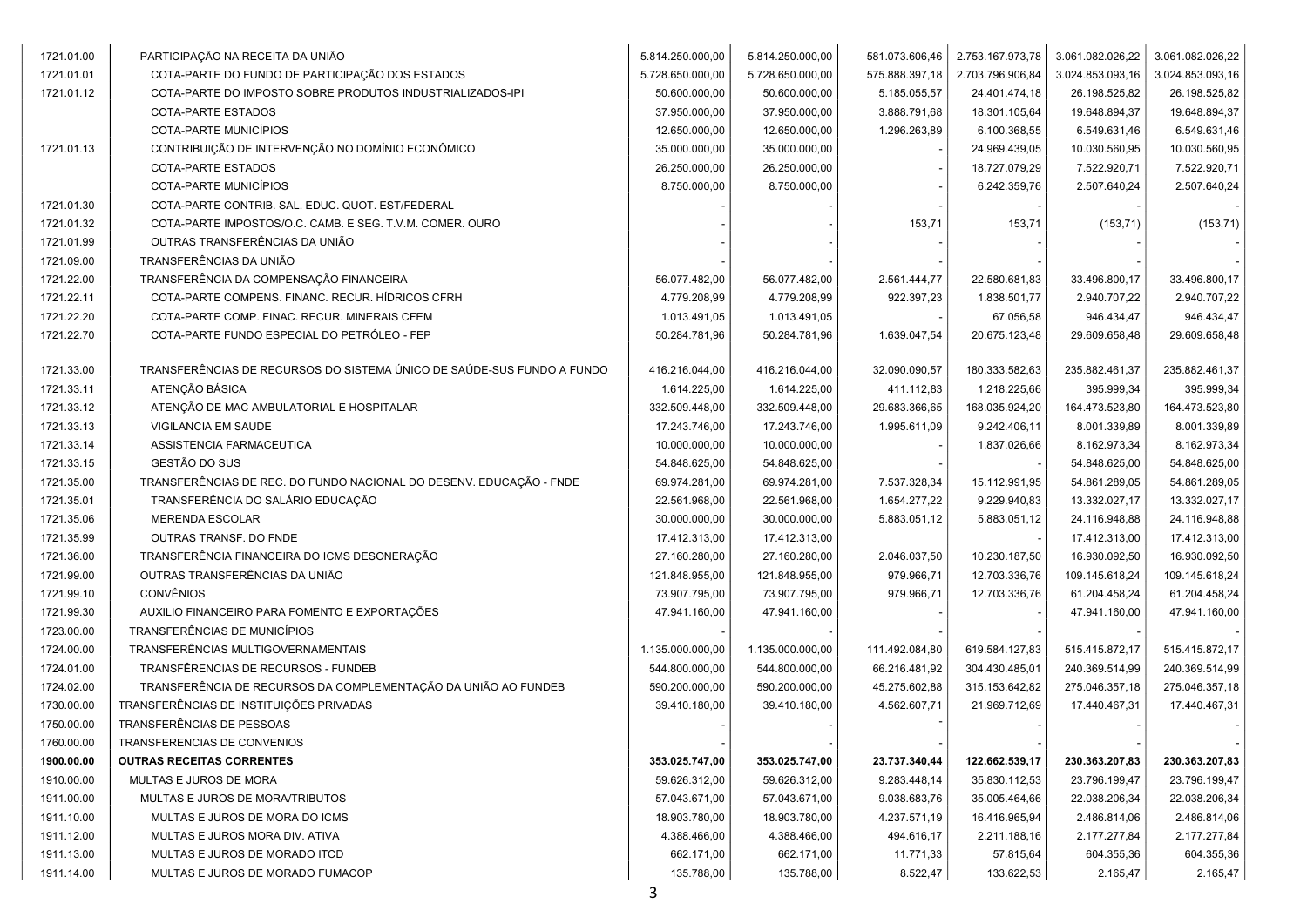| 1911.16.00 | MULTAS E JUROS DE MORA DO IPVA                     | 1.506.024,00   | 1.506.024,00   | 168.208,83   | 1.010.748,30  | 495.275,70       | 495.275,70      |
|------------|----------------------------------------------------|----------------|----------------|--------------|---------------|------------------|-----------------|
| 1911.17.00 | <b>INDENIZAÇÕES</b>                                |                |                |              |               |                  |                 |
| 1911.18.00 | <b>RESTITUIÇÕES</b>                                |                |                |              |               |                  |                 |
| 1911.19.00 | MULTAS DE TRÂNSITO                                 | 10.641.474,00  | 10.641.474,00  | 2.603.048,90 | 9.030.257,73  | 1.611.216,27     | 1.611.216,27    |
| 1911.19.01 | MULTA ESTADUAL DE TRÂNSITO - DETRAN                | 6.623.295,74   | 6.623.295,74   | 1.796.130,85 | 6.181.291,42  | 442.004,32       | 442.004,32      |
| 1911.19.02 | PARCELA MULTA ESTADUAL - PM                        | 377.165,54     | 377.165,54     | 80.390,00    | 286.480,00    | 90.685,54        | 90.685,54       |
| 1911.19.03 | PARCELA MULTA MUNICIPAL - DETRAN                   | 2.327.617,46   | 2.327.617,46   | 241.608,00   | 955.870,00    | 1.371.747,46     | 1.371.747,46    |
| 1911.19.04 | PARCELA MULTA MUNICIPAL - PM                       | 12.982,59      | 12.982,59      | 4.090,00     | 13.480,00     | (497, 41)        | (497, 41)       |
| 1911.19.05 | MULTA ESTADUAL DE TRÂNSITO INTERESTADUAL           | 1.300.412,67   | 1.300.412,67   | 480.830,05   | 1.593.136,31  | (292.723, 64)    | (292.723, 64)   |
| 1911.24.00 | MULTAS E JUROS DE MORA DO ICMS - MUNICÍPIO         | 2.606.481,00   | 2.606.481,00   | 580.639,25   | 2.149.631,84  | 456.849,16       | 456.849,16      |
| 1911.25.00 | MULTAS E JUROS DE MORA DO IPVA - MUNICÍPIO         | 1.005.737,00   | 1.005.737,00   | 165.985,21   | 793.494,44    | 212.242,56       | 212.242,56      |
| 1911.26.00 | MULTAS E JUROS DE MORA DIV. ATIVA - MUNICÍPIO      | 794.790,00     | 794.790,00     | 57.183,70    | 226.162,88    | 568.627,12       | 568.627,12      |
| 1911.99.00 | MULTAS E JUROS DEMORA - OUTROS TRIBUTOS            | 16.398.960,00  | 16.398.960,00  | 711.136,71   | 2.975.577,20  | 13.423.382,80    | 13.423.382,80   |
| 1919.00.00 | MULTAS E JUROS DE MORA DE OUTRAS RECEITAS          | 2.582.641,00   | 2.582.641,00   | 244.764,38   | 824.647,87    | 1.757.993,13     | 1.757.993,13    |
| 1919.16.00 | FUNDO DE MODERNIZAÇÃO DO TCE                       | 2.582.641,00   | 2.582.641,00   | 242.725,82   | 804.053,34    | 1.778.587,66     | 1.778.587,66    |
| 1919.18.00 | MINISTÉRIO PÚBLICO ESTADUAL                        |                |                |              |               |                  |                 |
| 1919.20.00 | SECRETARIA DE ESTADO DA SEGURANÇA PÚBLICA          |                |                |              | 546,33        | (546, 33)        | (546, 33)       |
| 1919.22.00 | MULTAS CONTRATUAIS - SEFAZ                         |                |                | 1.688,56     | 10.914,20     | (10.914, 20)     | (10.914, 20)    |
| 1919.99.00 | <b>OUTRAS MULTAS</b>                               |                |                | 350,00       | 9.134,00      | (9.134,00)       | (9.134,00)      |
| 1920.00.00 | INDENIZAÇÕES E RESTITUIÇÕES                        | 181.855.818,00 | 181.855.818,00 | 5.192.697,31 | 26.512.771,56 | 155.343.046,44   | 155.343.046,44  |
| 1921.00.00 | INDENIZAÇÕES                                       | 181.855.818,00 | 181.855.818,00 | 5.192.697,31 | 26.512.771,56 | 155.343.046,44   | 155.343.046,44  |
| 1921.01.00 | COMPENSAÇÃO FINANCEIRA P/ OUTROS RECURSOS HÍDRICOS | 10.882,56      | 10.882,56      |              |               | 10.882,56        | 10.882,56       |
| 1921.03.00 | COMPENSAÇÃO FINANCEIRA ÓLEO BRUTO                  |                |                |              |               |                  |                 |
| 1921.09.00 | OUTRAS INDENIZAÇÕES E RESTITUIÇÕES                 | 181.831.640,15 | 181.831.640,15 | 4.815.139,38 | 26.113.484,71 | 155.718.155,44   | 155.718.155,44  |
| 1921.99.00 | OUTRAS INDENIZAÇÕES                                | 13.295,29      | 13.295,29      | 377.557,93   | 399.286,85    | (385.991,56)     | (385.991,56)    |
| 1922.00.00 | <b>RESTITUIÇÕES</b>                                |                |                |              |               |                  |                 |
| 1922.10.00 | COMPENSAÇÃO PREVIDENCIÁRIA                         |                |                |              |               |                  |                 |
| 1922.99.00 | OUTRAS RESTITUIÇÕES                                |                |                |              |               |                  |                 |
| 1930.00.00 | RECEITA DA DÍVIDA ATIVA                            | 43.483.565,00  | 43.483.565,00  | 5.314.947,55 | 29.945.549,49 | 13.538.015,51    | 13.538.015,51   |
| 1931.00.00 | RECEITA DA DÍVIDA ATIVA TRIBUTÁRIA                 | 41.832.994,00  | 41.832.994,00  | 3.235.419,45 | 17.959.024,16 | 23.873.969,84    | 23.873.969,84   |
| 1931.10.00 | RECEITA DA DÍVIDA ATIVA TRIBUTARIA                 |                |                | 3.235.419,45 | 17.959.024,16 | 23.873.969,84    | 23.873.969,84   |
| 1931.11.00 | RECEITA DA DIVIDA ATIVA DO ICMS                    | 32.085.086,00  | 32.085.086,00  | 881.107,06   | 3.929.978,04  | 28.155.107,96    | 28.155.107,96   |
| 1931.14.00 | RECEITA DA DÍVIDA ATIVA DO IPVA                    | 9.747.908,00   | 9.747.908,00   | 2.354.312,39 | 14.029.046,12 | (4.281.138, 12)  | (4.281.138, 12) |
| 1931.99.00 | RECEITA DA DÍVIDA ATIVA DE OUTROS TRIBUTOS         |                |                |              |               |                  |                 |
| 1932.00.00 | RECEITA DA DÍVIDA ATIVA PARTE MUNICÍPIO.           | 1.650.571,00   | 1.650.571,00   | 2.079.528,10 | 11.986.525,33 | (10.335.954, 33) | (10.335.954,33) |
| 1990.00.00 | RECEITAS DIVERSAS                                  | 68.060.052,00  | 68.060.052,00  | 3.946.247,44 | 30.374.105,59 | 37.685.946,41    | 37.685.946,41   |
| 1990.01.00 | OUTRAS RECEITAS DIVERSAS                           | 68.060.052,00  | 68.060.052,00  | 3.946.247,44 | 30.363.925,97 | 37.696.126,03    | 37.696.126,03   |
| 1990.01.01 | JUNTA COMERCIAL DO MARANHÃO                        | 4.107.072,48   | 4.107.072,48   | 919.430,05   | 4.466.264,96  | (359.192, 48)    | (359.192, 48)   |
| 1990.01.02 | FUNDO DES. AGROIND. DO ESTADO - FEDAGRO            | 1.215.110,01   | 1.215.110,01   | 120.130,81   | 519.595,06    | 695.514,95       | 695.514,95      |
| 1990.01.03 | FUNDO DE MODERNIZAÇÃO DO TCE                       | 224.577,44     | 224.577,44     | 2.375,28     | 10.270,78     | 214.306,66       | 214.306,66      |
| 1990.01.05 | FUNDO DE FORTALECIMENTO DA ADM. TRIBUTÁRIA - FUNAT | 10.000.000,00  | 10.000.000,00  | 1.122.340,15 | 3.950.941,17  | 6.049.058,83     | 6.049.058,83    |
| 1990.01.06 | FUNDO ESTADUAL DE DESENVOLVIMENTO INDUSTRIAL       | 39.000.000,00  | 39.000.000,00  | 1.493.290,99 | 10.742.912,29 | 28.257.087,71    | 28.257.087,71   |
| 1990.01.07 | FUNDO DE PROTEÇÃO E DEFESA DO CONSUMIDOR           | 850.000,00     | 850.000,00     | 170.339,87   | 1.137.662,66  | (287.662, 66)    | (287.662, 66)   |
| 1990.01.08 | FUNDO ESPECIAL LEGISLATIVO - FUNDEG                |                |                |              | 30,00         | (30,00)          | (30,00)         |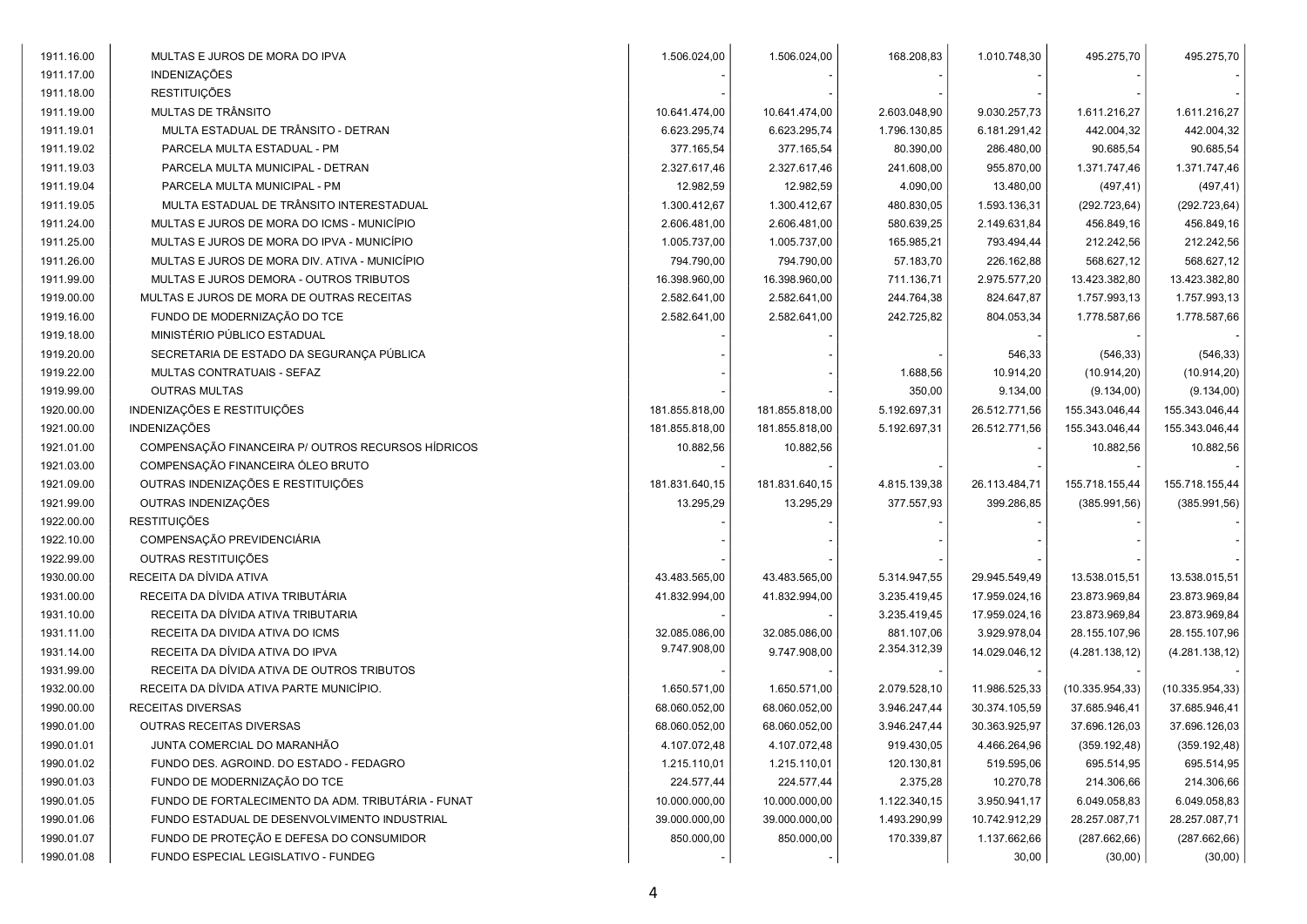| 1990.01.09 | AGÊNCIA ESTADUAL DE DEFESA AGROPECUÁRIA - AGED      | 166.496,66       | 166.496,66       | 22.348,85      | 86.800,55      | 79.696,11        | 79.696,11        |
|------------|-----------------------------------------------------|------------------|------------------|----------------|----------------|------------------|------------------|
| 1990.01.10 | FUNOD DA CULTURA DO MARANHÃO - FENDEC-MA            |                  |                  |                | 10,00          | (10,00)          | (10,00)          |
| 1990.01.12 | FUNDO ESTADUAL DE PENSÃO E APOSENTADORIA            |                  |                  |                |                |                  |                  |
| 1990.01.13 | FUNDO DOS BENEFÍCIOS DOS SERVIDORES - FUNBEM        |                  |                  |                |                |                  |                  |
| 1990.01.14 | TRIBUNAL DE CONTAS DO ESTADO - TCE                  |                  |                  | 2.456,93       | 8.255,43       | (8.255, 43)      | (8.255, 43)      |
| 1990.01.15 | SECRETARIA DE VIGILÂNCIA SANITÁRIA - SUVISA         |                  |                  | 69.720,00      | 291.683,65     | (291.683, 65)    | (291.683, 65)    |
| 1990.01.16 | TRIBUNAL DE JUSTIÇA DO ESTADO - FERJ                |                  |                  |                | 329,77         | (329, 77)        | (329, 77)        |
| 1990.01.99 | <b>OUTRAS RECEITAS</b>                              | 12.496.795,41    | 12.496.795,41    | 23.814,51      | 9.149.169,65   | 3.347.625,76     | 3.347.625,76     |
| 1990.02.00 | ENCARGOS LEG P/ INSCRIÇÃO DÍV. ATIVA E REC ONUS SUC |                  |                  |                | 10.179,62      | (10.179, 62)     | (10.179, 62)     |
| 1990.02.03 | RECEITA DEFENSORIA                                  |                  |                  |                | 10.179,62      | (10.179, 62)     | (10.179, 62)     |
| 1990.05.00 | SALDOS DE EXERCÍCIOS ANTERIORES                     |                  |                  |                |                |                  |                  |
| 2000.00.00 | <b>RECEITAS DE CAPITAL</b>                          | 2.021.670.902,91 | 2.021.670.902,91 | 73.458.421,51  | 128.621.772,35 | 1.893.049.130,56 | 1.893.049.130,56 |
| 2100.00.00 | OPERAÇÕES DE CRÉDITO                                | 1.050.295.944,00 | 1.050.295.944,00 | 71.696.560,89  | 113.531.164,78 | 936.764.779,22   | 936.764.779,22   |
| 2110.00.00 | OPERAÇÕES DE CRÉDITO INTERNAS                       | 894.295.944,00   | 894.295.944,00   | 71.696.560,89  | 113.531.164,78 | 780.764.779,22   | 780.764.779,22   |
| 2120.00.00 | OPERAÇÕES DE CRÉDITO EXTERNAS                       | 156.000.000,00   | 156.000.000,00   |                |                | 156.000.000,00   | 156.000.000,00   |
| 2200.00.00 | ALIENAÇÃO DE BENS                                   | 870.659,62       | 870.659,62       | 82.665,57      | 451.379,10     | 419.280,52       | 419.280,52       |
| 2210.00.00 | ALIENAÇÃO DE BENS MÓVEIS                            | 870.659,62       | 870.659,62       | 82.665,57      | 451.379,10     | 419.280,52       | 419.280,52       |
| 2220.00.00 | ALIENAÇÃO DE BENS IMÓVEIS                           |                  |                  |                |                |                  |                  |
| 2300.00.00 | AMORTIZAÇÕES DE EMPRÉSTIMOS                         |                  |                  |                |                |                  |                  |
| 2310.00.00 | DE EMPRESTIMOS                                      |                  |                  |                |                |                  |                  |
| 2320.00.00 | DE FINANCIAMENTOS                                   |                  |                  |                |                |                  |                  |
| 2400.00.00 | TRANSFERÊNCIAS DE CAPITAL                           | 84.000.000,00    | 84.000.000,00    |                | 639.950,00     | 83.360.050,00    | 83.360.050,00    |
| 2420.00.00 | TRANSFERÊNCIAS INTERGOVERNAMENTAIS                  | 84.000.000,00    | 84.000.000,00    |                | 639.950,00     | 83.360.050,00    | 83.360.050,00    |
| 2421.00.00 | TRANSFERÊNCIAS DA UNIÃO                             | 84.000.000,00    | 84.000.000,00    |                | 639.950,00     | 83.360.050,00    | 83.360.050,00    |
| 2421.09.00 | OUTRAS TRANSFERÊNCIAS DA UNIÃO                      | 84.000.000,00    | 84.000.000,00    |                | 639.950,00     | 83.360.050,00    | 83.360.050,00    |
| 2421.09.04 | CONVÊNIO COM ÓRGÃOS FEDERAIS/FES/SES                |                  |                  |                |                |                  |                  |
| 2421.09.26 | MS/FNS/SES/AQUISIÇÃO DE BENS MÓVEIS                 |                  |                  |                |                |                  |                  |
| 2421.09.32 | CONTRATO DE REPASSE MINIST. TURISMO/SECID           |                  |                  |                |                |                  |                  |
| 2421.09.33 | CONTRATO DE REPASSE MDA/CEF/SAGRIMA                 |                  |                  |                |                |                  |                  |
| 2421.09.99 | OUTRAS TRANSFERÊNCIAS DA UNIÃO                      | 84.000.000,00    | 84.000.000,00    |                | 639.950,00     | 83.360.050,00    | 83.360.050,00    |
| 2430.00.00 | TRANSFERÊNCIAS DE INSTITUIÇÕES PRIVADAS             |                  |                  |                |                |                  |                  |
| 2500.00.00 | OUTRAS RECEITAS DE CAPITAL                          | 886.504.299,29   | 886.504.299,29   | 1.679.195,05   | 13.999.278,47  | 406.932.978,19   | 406.932.978,19   |
| 2570.00.00 | RECEITAS ORCAMENTARIAS A ESPECIFICAR                | 465.572.042,63   | 465.572.042,63   |                |                |                  |                  |
| 2591.00.00 | DEPÓSITOS JUDICIAIS                                 | 420.932.256,66   | 420.932.256,66   | 1.679.195,05   | 13.999.278,47  | 406.932.978,19   | 406.932.978,19   |
| 7000.00.00 | RECEITAS CORRENTES - INTRA-ORCAMENTÁRIAS            |                  |                  |                |                |                  |                  |
| 7200.00.00 | RECEITAS DE CONTRIBUIÇÕESES - INTRA-ORCAMENTÁRIAS   |                  |                  |                |                |                  |                  |
| 7210.00.00 | CONTRIBUIÇÕES SOCIAIS - INTRA-ORCAMENTÁRIAS         |                  |                  |                |                |                  |                  |
| 7300.00.00 | RESSARCIMENTO DE PESSOAL CEDIDO                     |                  |                  |                |                |                  |                  |
| 7210.00.00 | RESSARCIMENTO DE PESSOAL CEDIDO ENTRE PODERES       |                  |                  |                |                |                  |                  |
| 9000.00.00 | <b>DEDUÇÕES DA RECEITA</b>                          | 2.113.474.904,00 | 2.113.474.904,00 | 205.217.611,83 | 929.981.427,08 | 1.183.493.476,92 | 1.183.493.476,92 |
| 9100.00.00 | <b>INCENTIVOS FISCAIS</b>                           |                  |                  |                |                |                  |                  |
| 9200.00.00 | <b>RESTITUIÇÕES</b>                                 | 2.774.576,00     | 2.774.576,00     |                |                | 2.774.576,00     | 2.774.576,00     |
| 9500.00.00 | DEDUÇÃO RECEITA DO FUNDEB                           | 2.106.817.624,00 | 2.106.817.624,00 | 205.181.624,35 | 929.889.689,55 | 1.176.927.934,45 | 1.176.927.934,45 |
| 9510.00.00 | ICMS MANUTENÇÃO E DESENVOLVIMENTO DO ENSINO         | 890.171.189,00   | 890.171.189,00   | 82.046.562,45  | 347.719.104,75 | 542.452.084,25   | 542.452.084,25   |